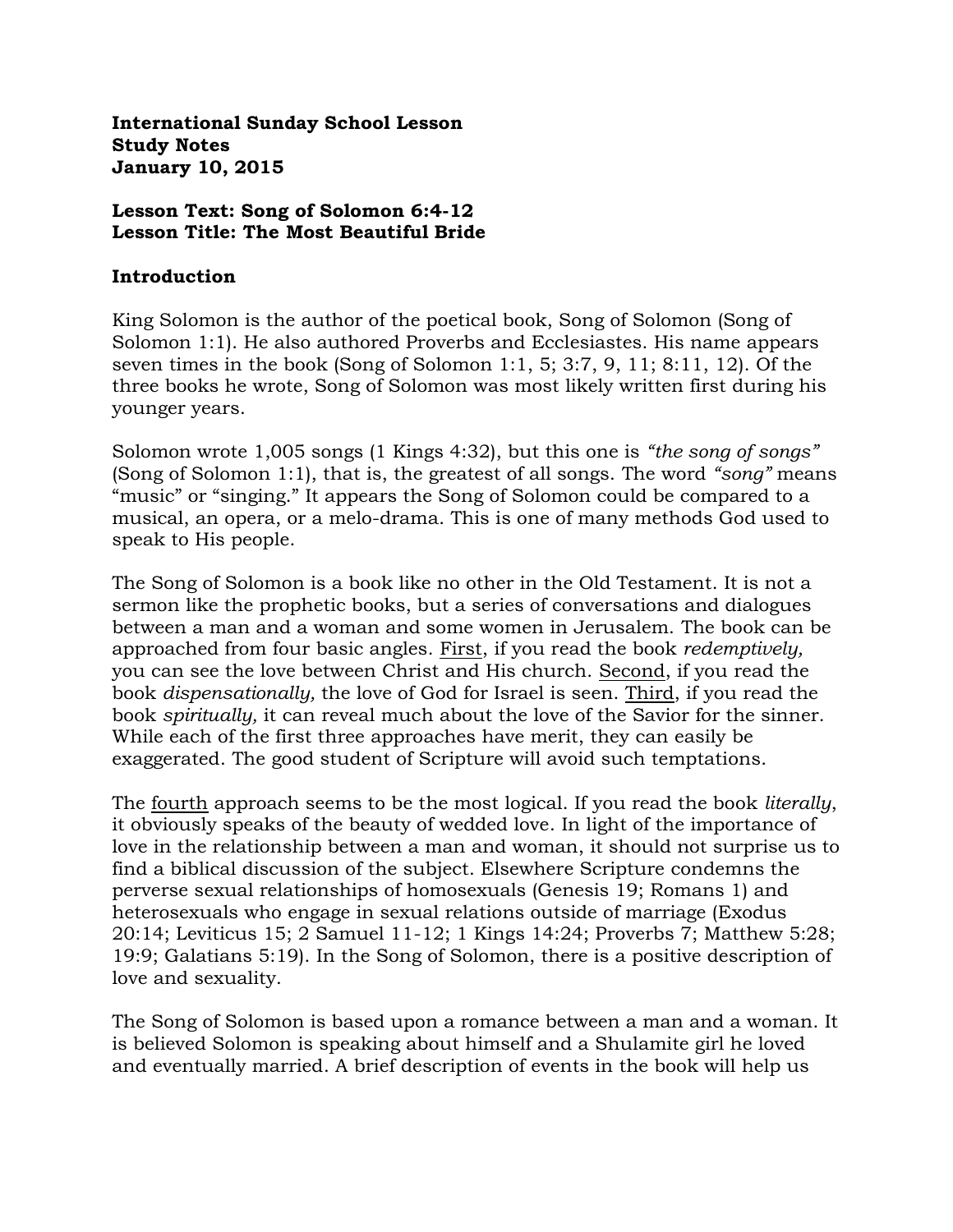understand the movement and actions of Solomon as he expressed his love for her and she expressed her love for him.

The first two chapters describe mutual expressions of love between Solomon and his love. Solomon tells her how beautiful she is (1:9-10, 15); then she thinks about what he has said and speaks of her admiration of him (1:16-17). The two spend time together in the spring and when Solomon leaves she dreams about him and goes looking for him in the night (2:10-14; 3:1-5). She cannot stand to be without him.

Chapters three through five describe a beautiful wedding procession and records praises from Solomon about his bride's appearance (4:1-6). He desires to be with her and expresses his love to her through God ordained sexual pleasure (4:7-15). She accepts his love and they become intimately one in what Solomon calls, *"his garden"* (4:16).

Apparently Solomon is away from his bride after the wedding and she misses him. She dreams about him and is desperate to be united with him. While he is away she sings songs, which express her deep love for her husband (5:10-16). Finally, he returns to her *"garden"* of love (6:2-3) and tells of his love for her.

# **The Beauty of the Bridegrooms Love Expressed to His Bride (Song of Solomon 6:1-10)**

The expressions and intimate sexual descriptions between Solomon, the bridegroom, and the Shulamite woman, his bride, occur as they mature in their marital relationship. How they relate and verbally communicate to each other is powerful and beneficial in their relationship.

## Verse 4

"Thou art beautiful, O my love, as Tirzah, comely as Jerusalem, terrible as an army with banners."

Solomon (bridegroom) is the speaker in this verse. He is speaking to the Shulamite woman (bride). He addresses her as "my love." "Love" is her name throughout the book. She addresses him as "beloved" throughout the book.

Solomon tells his bride she is as "beautiful as Tirzah." "Tirzah" was for a short time a northern capital under King Omri (1 Kings 16:8,15,17,23). It was known for its great natural beauty and had extensive gardens. It also had an abundant water supply. Solomon is complementing his bride on her natural beauty.

He also tells her she is as "comely as Jerusalem." "Comely" means "lovely." Psalm 48:1-2 says of Jerusalem, *"Great is the LORD, and greatly to be praised*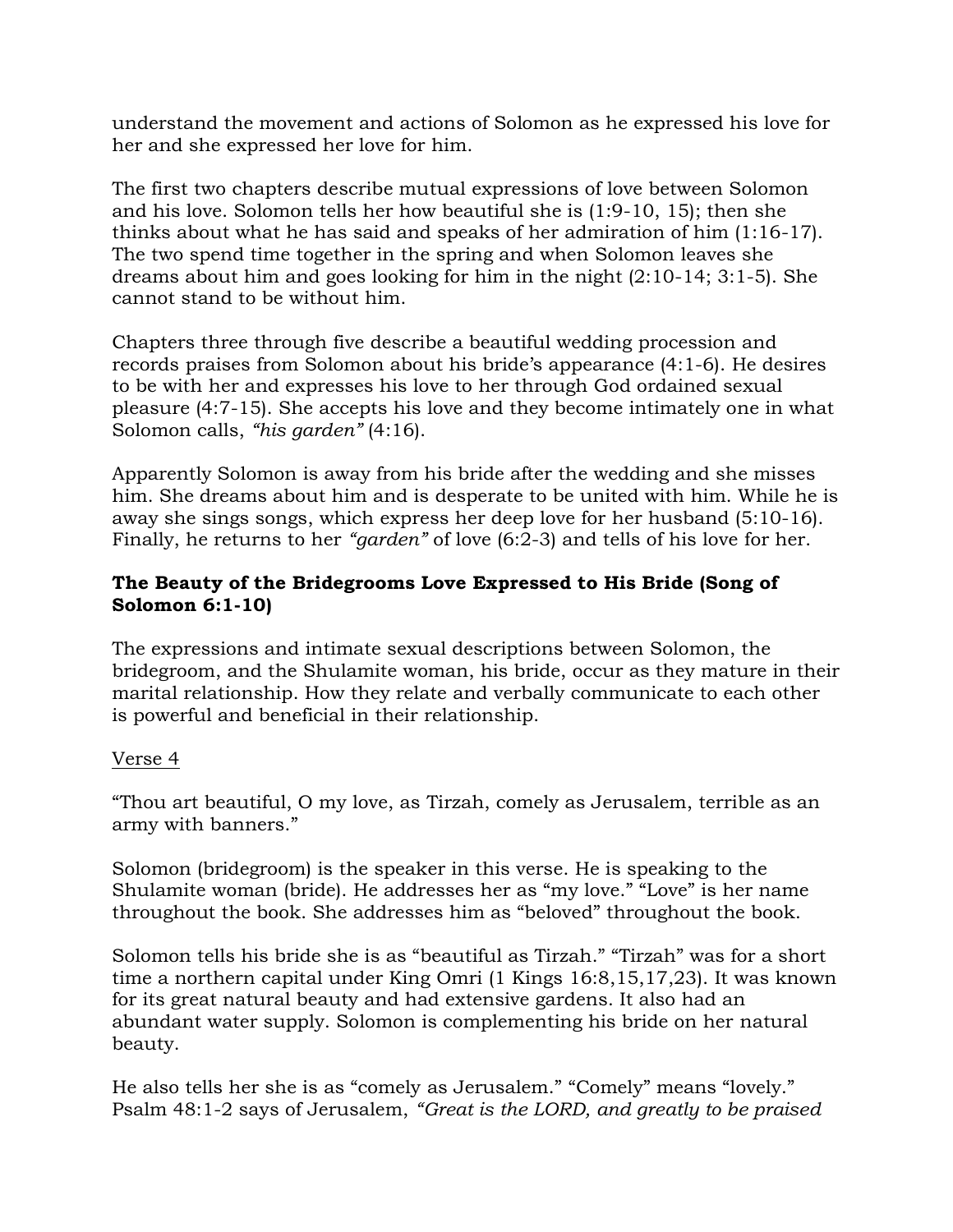*in the city of our God, in the mountain of his holiness. Beautiful for situation, the joy of the whole earth, is mount Zion, on the sides of the north, the city of the great King."* There is great beauty in the city of Jerusalem. Still today, in spite of the ruins, turmoil, and tension, Jerusalem is one of the most beautiful spots in the world.

The phrase "terrible as an army with banners" sounds a little insulting, but it is actually a powerful complement. Solomon is telling her she is splendid or awesome to look upon. I wonder what most wives would do if their husbands told them they were "terrible as an army with banners"?

### Verse 5

"Turn away thine eyes from me, for they have overcome me: thy hair is as a flock of goats that appear from Gilead."

"Turn away thine eyes from me, for they have overcome me" means this woman stirred Solomon emotionally just by looking at him! When a husband has love in his heart for his wife, that is what just one look of the eyes can do. What a contrast to the stares and "look like they want to kill you looks" of our day.

Solomon's statement "thy hair is as a flock of goats that appear from Gilead" is a reference to her consistent and unchanging beauty. In chapter 4:1, on or near their wedding night, he had said to her, *"…thy hair is as a flock of goats, that appear from mount Gilead."* It is difficult to know the elapsed time between chapter four and chapter six, but she knows what he is saying. As they have aged and matured, he still sees her as he saw her when he first loved her.

## Verse 6

"Thy teeth are as a flock of sheep which go up from the washing, whereof every one beareth twins, and there is not one barren among them."

Solomon comments on the magnificence and beauty of her smile. Her "teeth" are clean and white like a "flock of sheep" coming "from the washing." The picture here is of clean shorn sheep fresh and energetic with their young. "Every one beareth twins" means her teeth were in perfect proportion. "There is not one barren among them" means she had no teeth missing.

Lest you think Solomon's descriptions of his bride are comical, think again. At least he knows her. Do you know the color of your spouse's eyes? When was the last time you gave him or her a personal compliment?

## Verse 7

"As a piece of a pomegranate are thy temples within thy locks."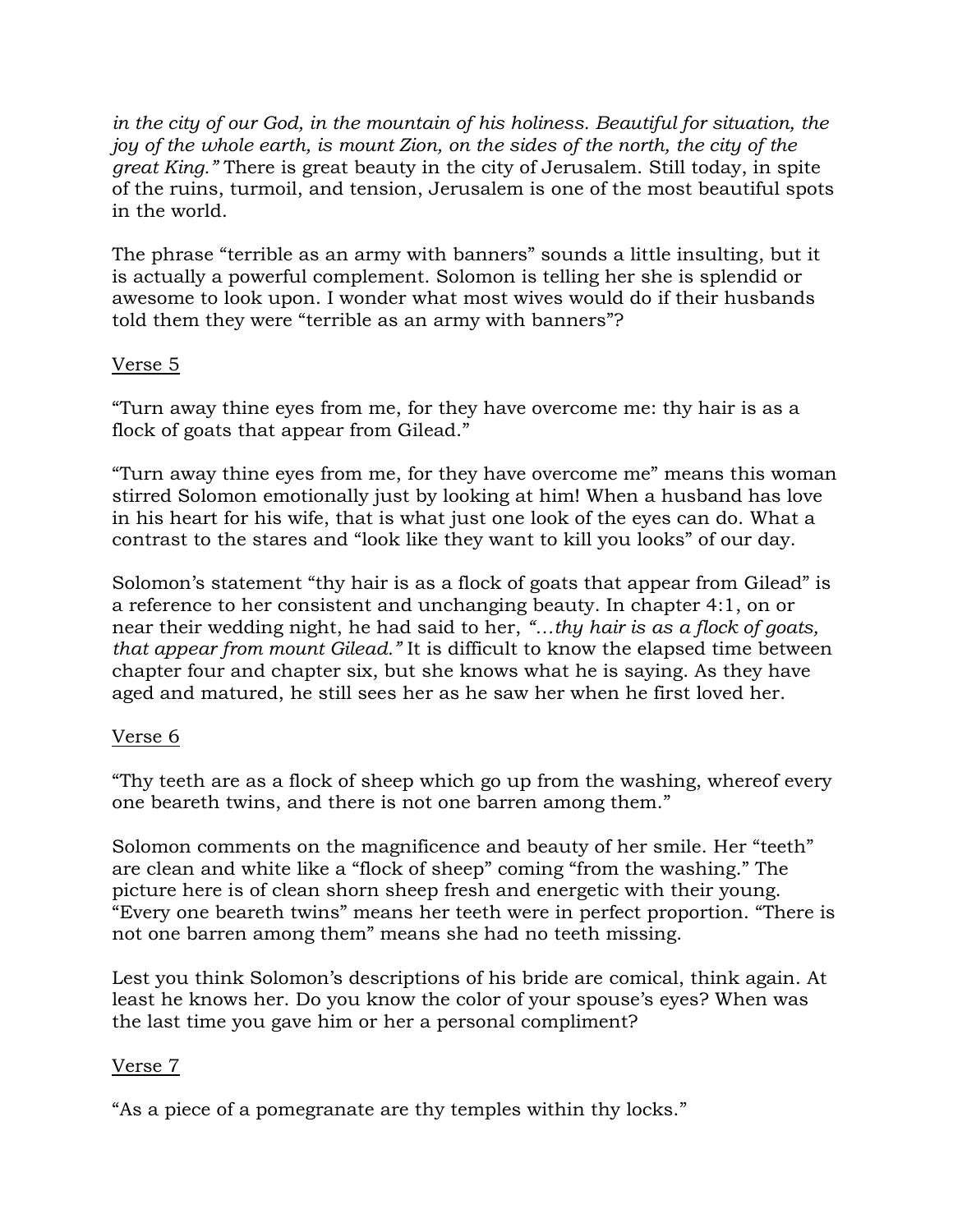Solomon has commented on the beauty of his bride's eyes, hair, and teeth. Now he mentions her temples. The face of his bride would have been veiled prior to their wedding night. That is most likely the meaning of the words "within thy locks." It is possible he had held her veiled cheeks in his hands prior to actually seeing her face and now he tells her how that felt. He had already spoken these words to her in chapter 4 verse 3.

Comparing her cheeks to "a piece of pomegranate" would mean her cheeks were soft and radiant. A "pomegranate" looks something like an orange on the outside, but when it is sliced, the inside appears a rich red. Perhaps this is a reference to her modest blush on their wedding night. There was nothing forward or brash about Solomon's bride. She was not a manly woman! She was a woman of beauty, modesty, and virtue. That delighted Solomon.

### Verse 8

"There are threescore queens, and fourscore concubines, and virgins without number."

Solomon is praising his bride for her prominence above all other women. The text does not say Solomon had these women at this time. The text does not say, "I have" but "There are." He is saying, "There may be sixty queens, eighty concubines, and even countless unmarried and pure women in the world, but there is none like you!

#### Verse 9

"My dove, my undefiled is but one; she is the only one of her mother, she is the choice one of her that bare her. The daughters saw her, and blessed her; yea, the queens and the concubines, and they praised her."

Another name for Solomon's bride is "My dove, my undefiled." The "dove" is known for its faithfulness, devotion, softness, and gentle spirit. "Undefiled" means "perfect, upright." Solomon's bride has no impurities about her.

Solomon's praise for his bride continues in regard to her place in the heart of her mother. He says, "She is the choice one of her that bare her." Solomon is not the only one who views her as special and beautiful. This is amazing! The husband and his mother-in-law agree about something!

He refers to the praise of other people when he says, "The daughters saw her, and blessed her; yea, the queens and the concubines, and they praised her." The word "blessed" carries the idea of "happy" or "congratulations." When the women of the court saw Solomon's bride and the look she had on her face along with the love in her heart for Solomon, they knew she was "blessed" and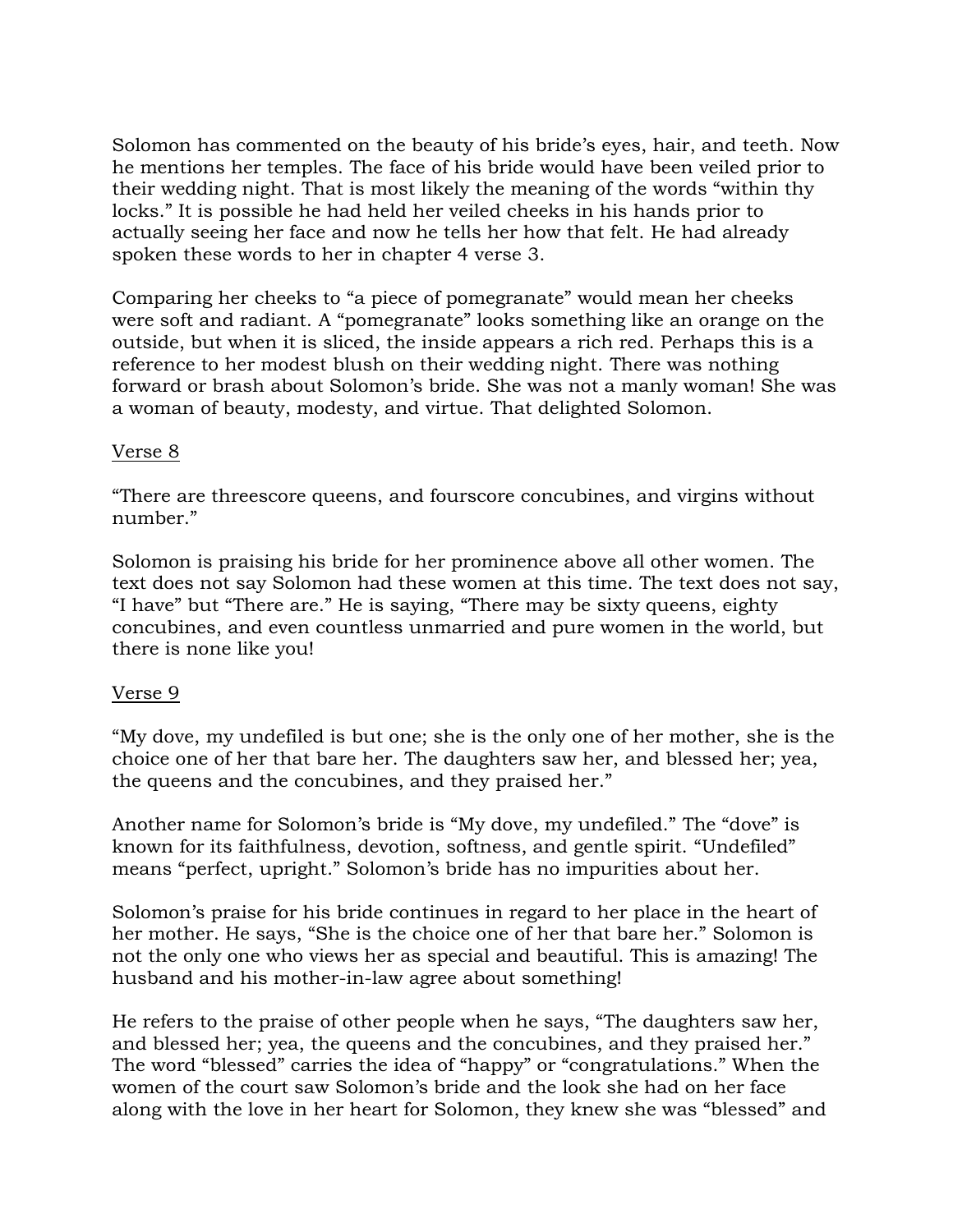should be congratulated. They "praised" her. The word "praised" is our English word "hallelujah." The court women knew Solomon could have any woman in the world he wanted, but he chose this special Shulamite woman. They "praised" her because Solomon "praised" her. Some women go through life and never have such wonderful things said about them.

### Verse 10

"Who is she that looketh forth as the morning, fair as the moon, clear as the sun, and terrible as an army with banners?"

It is possible the "daughters" or court women are asking this question. It is also possible Solomon is still speaking. Either way, the question asked reveals the power of the bride's attractiveness upon Solomon. Solomon's bride is as bright as a full "moon" and "clear" or bright as the sun. That means she is beautiful and radiant. She is again compared to being as awesome "as an army with banners" (see verse 4). She was magnificent and captivating to look upon.

### **The Beauty of the Bride's Love Expressed to the Bridegroom (Song of Solomon 6:11-12)**

### Verse 11-12

"I went down into the garden of nuts to see the fruits of the valley, and to see whether the vine flourished, and the pomegranates budded. Or ever I was aware, my soul made me like the chariots of Amminadib."

In response to Solomon's verbal outpouring of love to his bride, the words of this verse reveals some anxiety from her. It seems she is not sure whether Solomon's love has "flourished" and "budded." This anxiety may partially be in response to the dream she had about him in chapter 5 verses 2-8. In her dream, Solomon's bride dreams her husband came home late from work and desired to make love with her after she had already gone to sleep. She was weary from a hard days work and did not respond to him.

The point of her dream is that marriage and sexual relationships in marriage are not perfect. When problems arise, there must be communication and resolution of the problems. That is the heart of her questions in verses 11-12. She is asking, "Will he hold her rejection against her?" She wanted to know if his desire to be with her would "flourish" and "blossom" again. Remember, what she is referencing here was only a dream but it was real to her.

The beautiful truth in verses 11-12 is how Solomon's bride discovered the depth of Solomon's love and forgiveness. "Or ever I was aware" means "before I realized it, I felt like a queen again riding in the king's chariot." "Amminadib" refers to a princely or noble people. The "chariots" are a reference to nobility,